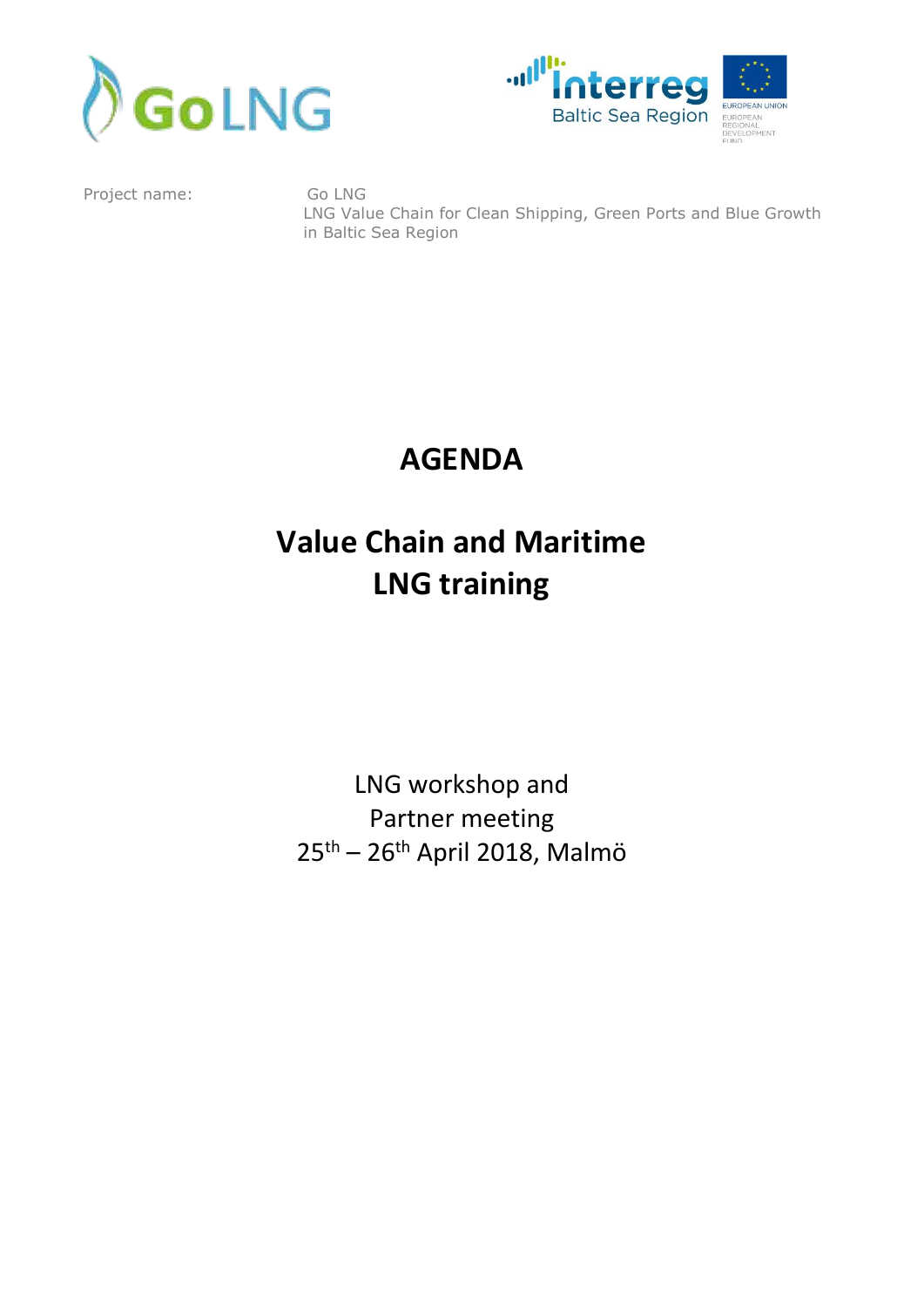Go LNG, 25-26 April 2018, Malmö



### AGENDA

| Timing |       | Wednesday, 25 <sup>th</sup> April 2018                                                                                                          |  |  |
|--------|-------|-------------------------------------------------------------------------------------------------------------------------------------------------|--|--|
| from   | to    | <b>LNG Value Chain training</b>                                                                                                                 |  |  |
| 09:00  | 09:30 | Coffee and registration                                                                                                                         |  |  |
| 09:30  | 09:45 | Welcome by WMU and SMTF/RISE                                                                                                                    |  |  |
| 09:45  | 10:15 | A Swedish perspective on LNG as a transportation fuel<br><b>Fredrik Svensson, Swedish Gas Association</b>                                       |  |  |
| 10:15  | 10:45 | Coffee break                                                                                                                                    |  |  |
| 10:45  | 11:10 | LNG Potential in Transport and Energy - Case Study<br>Per Olof Jansson, Port of Helsingborg                                                     |  |  |
| 11:10  | 11:35 | Opportunities & Synergies for LNG in the port and cargo handling industry - Sweden<br><b>Lawrence Henesey, Blekinge Institute of Technology</b> |  |  |
| 11:35  | 12:00 | LNG infrastructure for heavy duty vehicles (tbc)<br>Björn Fredriksson Möller, E.ON Energilösningar AB                                           |  |  |
| 12:00  | 13:30 | Lunch and networking                                                                                                                            |  |  |
| 13:30  |       | <b>End of the Workshop</b>                                                                                                                      |  |  |

| Timing |             | Wednesday, 25 <sup>th</sup> April 2018 |
|--------|-------------|----------------------------------------|
| trom   | to          | <b>Project partner meeting</b>         |
|        | 13:45 17:15 | Internal Go LNG Partner meeting        |
| 19:00  |             | Project partner Dinner                 |

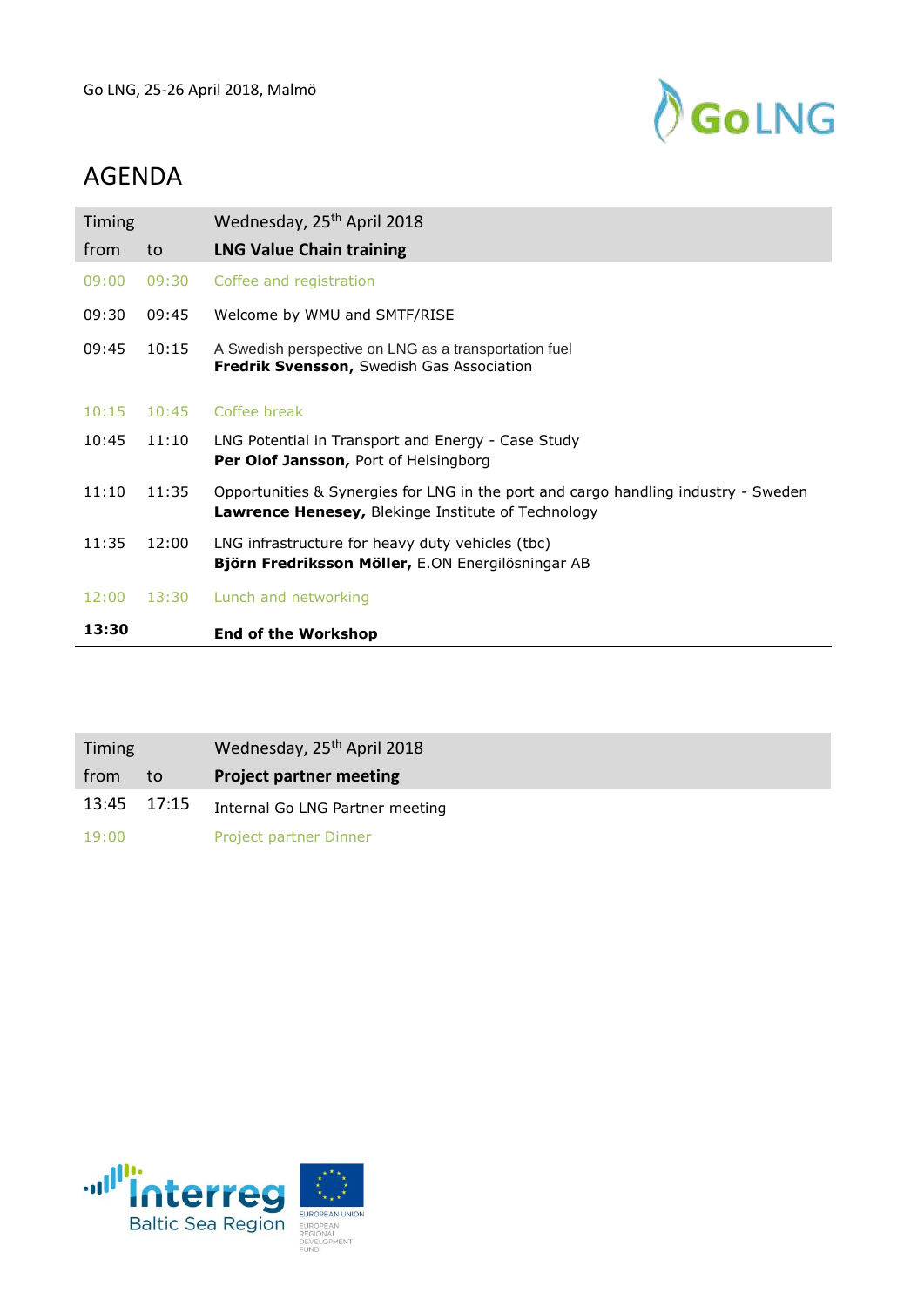Go LNG, 25-26 April 2018, Malmö



| Timing |            | Thursday, 26 <sup>th</sup> April 2018 |
|--------|------------|---------------------------------------|
| from   | $-$ to $-$ | DAY 2: LNG Maritime Basic training    |

- 08:30 09:00 Coffee & Registration
- 09:00 09:15 Welcome by WMU

#### 09:15 10:45 **FIRST SESSION**

Alternative fuels and maritime energy management **Aykut I. Ölçer,** World Maritime University

Safety Guidelines during bunkering **Dimitrios Dalaklis,** World Maritime University

LNG: [Legal and regulatory framework](http://www.fluxys.com/belgium/en/About%20Fluxys/LegalAndRegulatoryFramework/LegalAndRegulatoryFramework) **Monica Canepa**, World Maritime University

#### 10:45 11:15 Coffee break

#### 11:15 13:00 **SECOND SESSION**

Procedures and devices providing the safety during LNG operations. Transfer/bunkering operation of LNG. **Vytautas Paulauskas**, NPPE Klaipeda Shipping Research Centre

State of the art: LNG in the port and terminal industries **Lawrence Henesey,** Blekinge Institute of Technology

Pricing on gas: focus on LNG sectors **Fabio Ballini,** World Maritime University

13:00 14:00 Lunch and networking